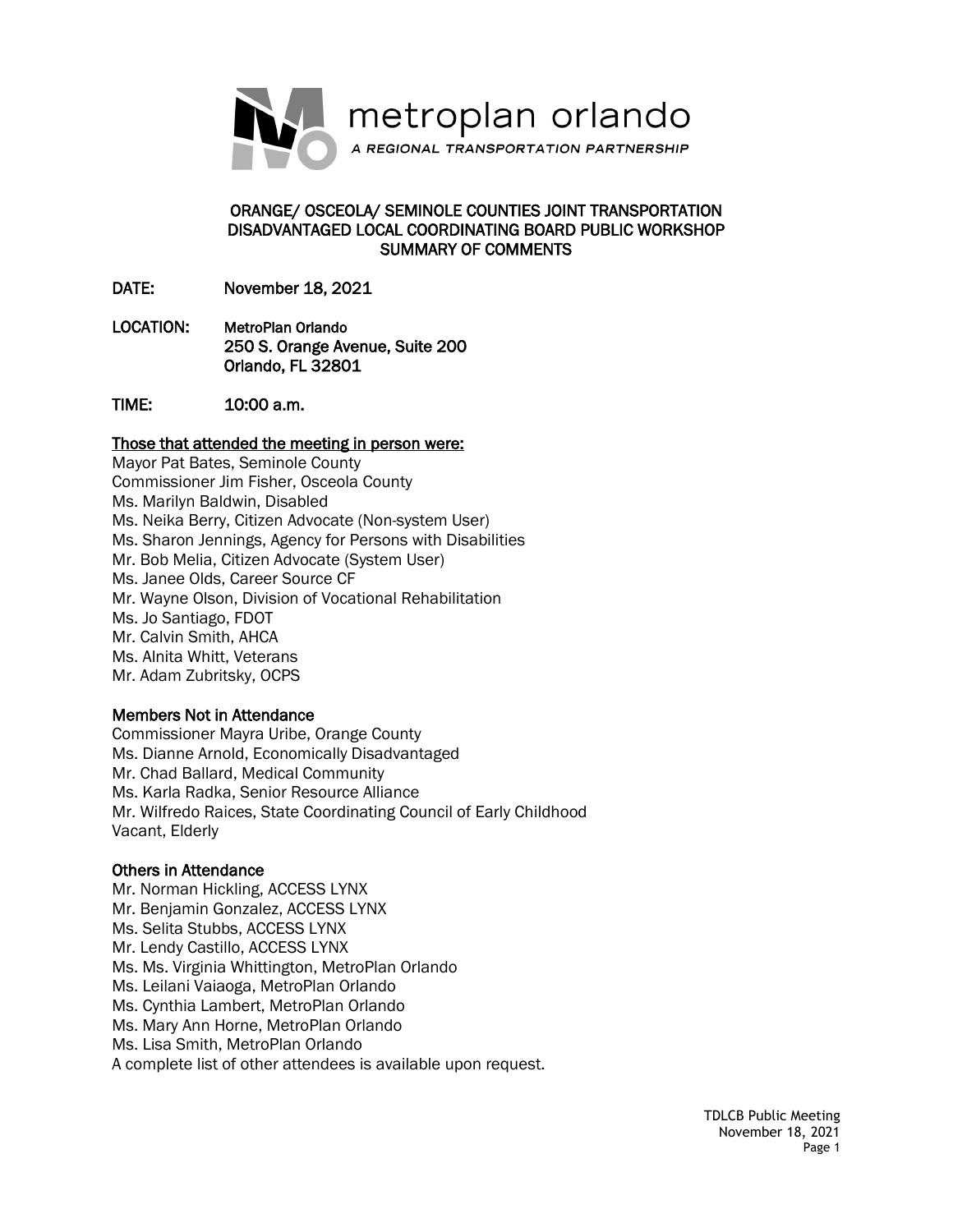Mayor Pat Bates, Vice Chairperson, called the public workshop to order at 10:00 a.m. and welcomed everyone. Commissioner Jim Fisher led attendees in the Pledge of Allegiance. Ms. Lisa Smith called roll and confirmed that a quorum was present. Ms. Virginia Whittington informed those in attendance of the purpose of the annual public workshop meeting, provided details on how the public workshop was noticed, the options for submitting and/or making comments, an overview of the virtual meeting guidelines, and how to use the virtual raise hand feature to be recognized by the Chairperson. She also confirmed that the meeting had been properly noticed. Lastly, Ms. Whittington thanked attendees for participating and providing their comments.

Mayor Bates explained that the meeting consisted of two parts: the public workshop and the regularly scheduled quarterly TDLCB meeting which would immediately follow. She requested that public workshop participants fill out a speaker card if they wished to make public comments. Mayor Bates announced that each speaker would be allowed two minutes.

#### Public Comments:

#### Online Commenters

- Ms. Whittington acknowledged that public comments received via email had been provided to the members.
- Ms. Whittington stated that an online speaker card had received from Mr. Bradley Kreiter, however, he was not present when his name was called to make his public comment and therefore did not address the Board.
- Mr. Tim Gruber commented that his son is an Access LYNX user and despite being well qualified with two renewals was listed as ineligible in 2020 and reclassified as TD. His son uses the service for work and has had rides don't show up or arrive late with no calls or estimate on arrival. Mr. Gruber commented on rigid rules for the service which include the inability to correct bookings. In addition, he noted that the booking window of only one day suggesting it should be seven days to allow more time to plan the trips. (Note: Mr. Gruber's allotted time expired and he was encouraged to submit his comments in writing via email, which he did following the meeting.)
- Ms. Sanjanette Scott commented on the tardiness of her rides. She understands there are low staffing issues, but she is late to and from appointments and does not receive a call to let her know the ride will be late.
- Mr. Scott Porter commented that he has a hard time using the service due to the conditions to use the service. He submitted an appeal, and he received no response to his appeal.
- Ms. Whittington stated that online speaker card had been received from Mr. Tim O'Neal, however, he was not present when his name was called and therefore did not address the Board.
- Mr. Matt Ortiz commented that he understands there is a driver shortage, but his rides are habitually late and there is no communication regarding his ride being delayed.
- Ms. Sheila Young commented that she loves the UZURV service, however they tell riders to look for a certain color car and a majority of riders are visually impaired. She felt that ACCESS LYNX should rethink the pay scale for drivers. In addition, she felt riders should receive a call if their ride was going to be late.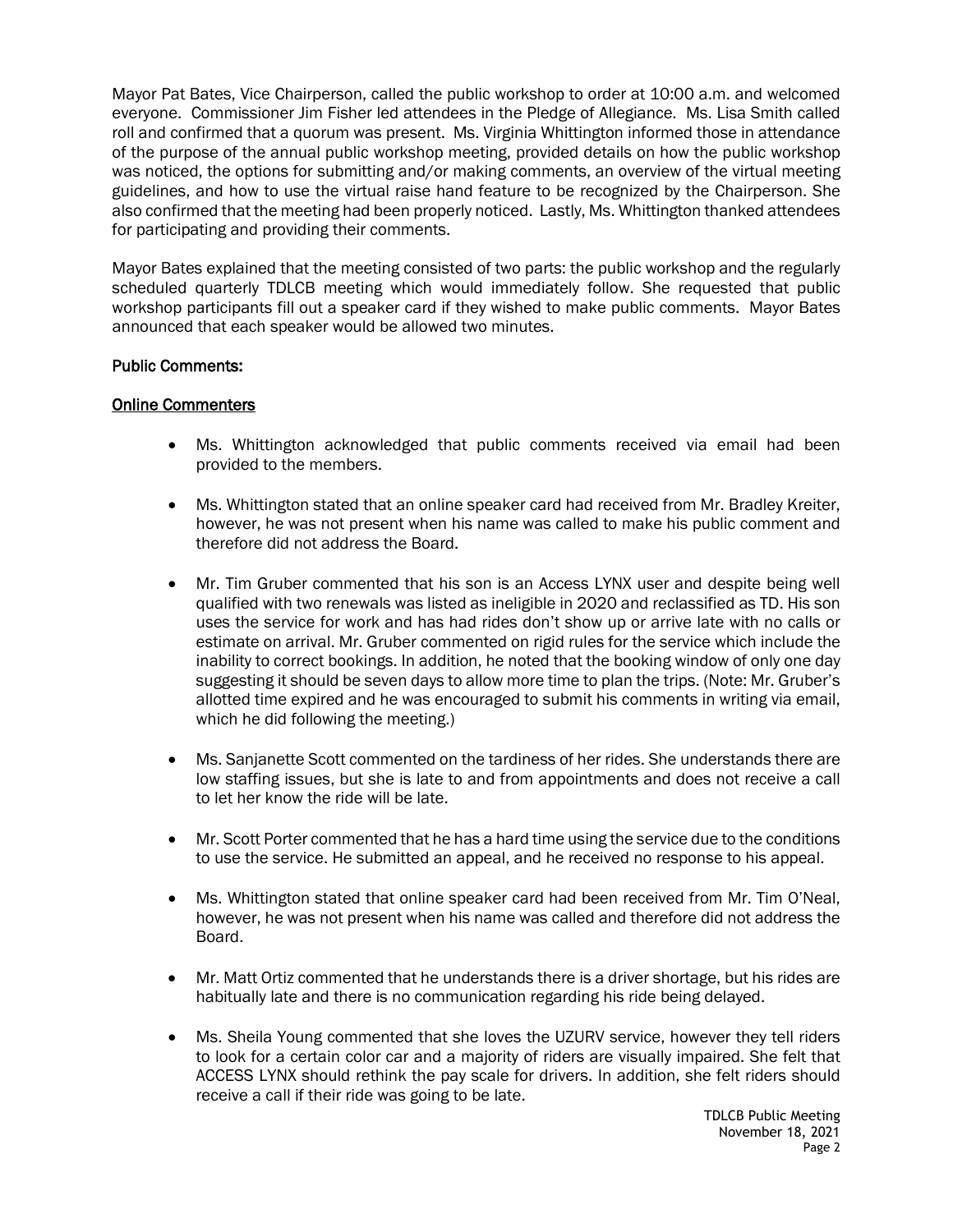• Ms. Earlene Powell Crosskey commented that she is an ACCESS LYNX rider since 2013. She noted that the drivers were courteous and nice and got her to where she needed to go. She uses UZURV now and is very pleased with the service.

# In person Comments

Ms. Alma Reese commented that everyone has had bad experiences, but she was concerned regarding the drivers' lack of urgency to get to her destination.

Mr. Harold Gustafson commented that he has been using the service for a couple of years and he is happy to not have to rely on friends for rides, but a few things need to change. He suggested additional training for drivers in order to ensure they are aware of the safety ties to secure wheelchairs. In addition, the cost for an all-day pass for regular bus service is \$4.50 while ACCESS LYNX is \$4 each leg of the trip, which is a lot if a rider just needs to pick up a \$5 item at the store.

. Mr. Eric Lutz commented that he has been an ACCESS LYNX rider for ten years. He has noticed a slowdown recently and a number of safety and efficiency issues. He suggested phones for drivers to communicate with riders and tablets for buses to access Google maps. He noted that there are services like UZURV that should be expanded. Mr. Lutz acknowledged ACCESS LYNX staff that he felt did a good job.

Ms. Joanne Counelis (Seminole County resident) commented on the need for 24-hour bus and train service. She added service is needed on Country Club Road from the SunRail station to Seminole State College as well as Oviedo Boulevard to the Aquatics Center. Bus and train service is needed every half hour and holidays so nobody is stranded.

Ms. Pauline Powell commented that her rides are habitually late. One driver drove in turned around and left reporting her as a no show. She commented that the drivers have no compassion for seniors and need to be better screened. In addition, she knew of another disabled rider that was stranded and had to find an alternative ride home getting causing them to arrive home very late.

Prior to closing the public comment period Mayor Bates asked if anyone else wanted to make public comments.

Ms. Pitha Belando commented that she was thankful for the service, especially with Covid. She had concerns regarding late rides and being left outside late at night waiting for her ride to arrive.

Mayor Bates thanked everyone that brought forward concerns at the public workshop. She assured the speakers that ACCESS LYNX will receive a copy of the comments received.

There being no further comments, the public comment period was closed.

Ms. Whittington shared that she had recently attended a CTD Planners workshop where the Commission wanted to see Public Workshops include opportunities for educating the public on the Transportation Disadvantaged program and/or other options riders may not be aware of. LYNX was asked to provide an overview of their How to Ride guide, and their new Eligibility Application that had been approved by the LCB earlier in the year.